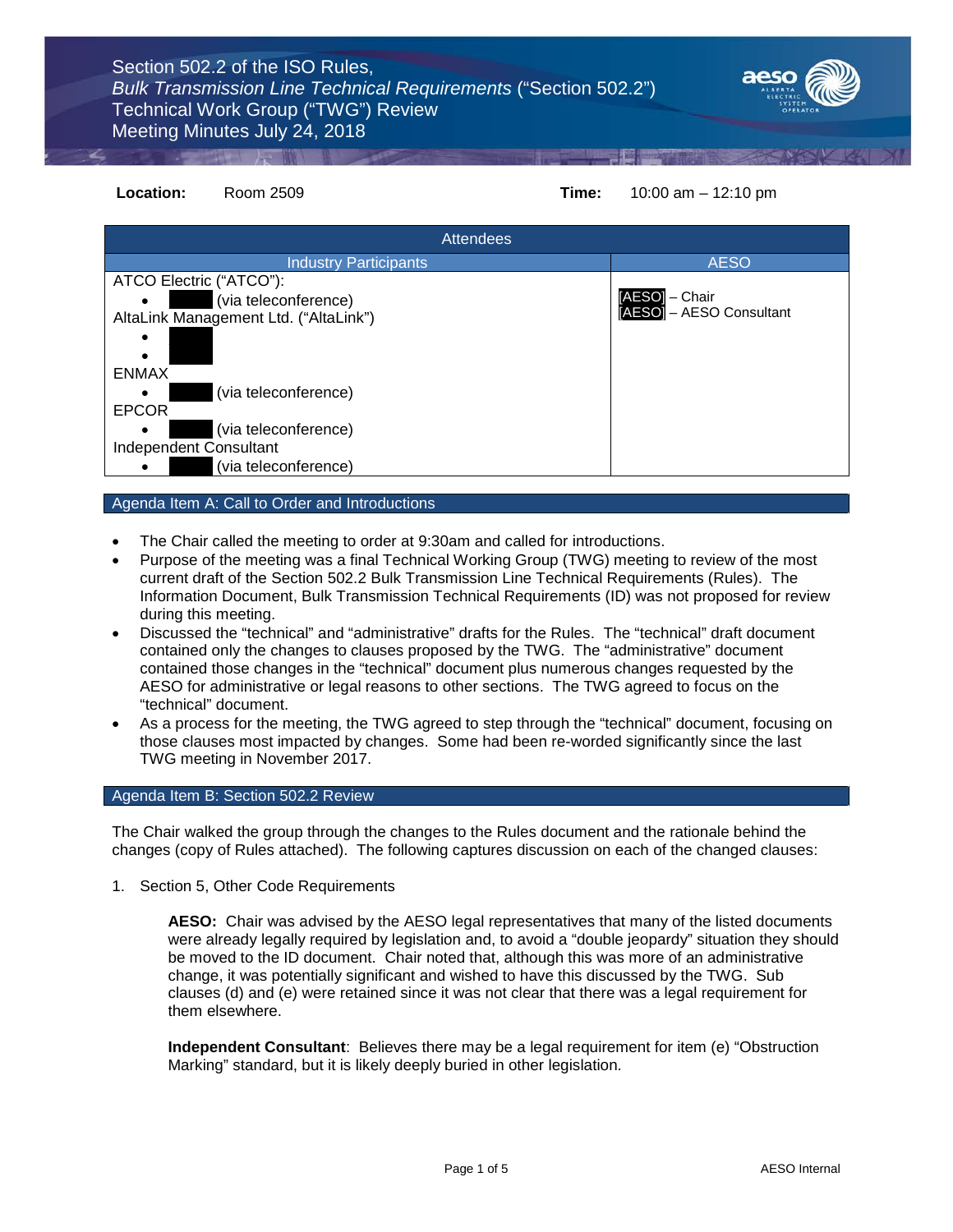

TWG consensus was that it is probably best to include it for clarity if legal requirements are not clearly defined and communicated elsewhere.

#### **No further discussion**.

2. Section 10, Failure Containment Loading

**AltaLink:** Reference to "transverse face" in clause 10(6) might be misinterpreted; requested TWG consideration for clarity.

**ATCO:** Although technically correct, it was possible that the wording could result in confusion. Could be clarified with a diagram in the ID document.

**Action Item:** The AESO will include a diagram in the ID clarifying the terms "transverse face" and "longitudinal face".

### **No Further Discussion.**

3. Section 11, Load and Strength Factors for Reliability Based Loadings

**AESO:** Re-titled section 11 and its contents to remove references to "overload factors" and replaced them with "load factors".

**AltaLink**: Fully supports this change; the reference to overload factors is no longer used.

## **No Further Discussion.**

4. Section 12, Conductor Selection

**AltaLink:** A few references to ACSR rather than the fully expanded definition, aluminum conductor steel reinforced, were noted.

**AltaLink:** Also noted that clauses 12(1)(a) and 12(1)(b) are virtually identical to 12(3) and 12(4).

**Action Item:** The AESO will review section 12 to remove ACSR abbreviations and to remove the redundancy noted by AltaLink.

**AltaLink:** Expressed concern with clause 12(1)(f) in that early optimization studies would have to contain many assumptions; ultimately the line optimization must incorporate many parameters other than economic factors. Examples include landowner concerns, even geotechnical conditions.

**AESO:** The AESO accepts that many parameters are unknown at such a preliminary stage of a major transmission project but considers the early optimization a means to establish a benchmark which can be compared to subsequent changes. Importantly, it also provides early indication of the need to develop a new tower or transmission structure type so that the facility owner is not compelled to use sub-optimal towers (for example) due to late identification of the need for a new design which can no longer be achieved due to project timelines.

No Further Discussion.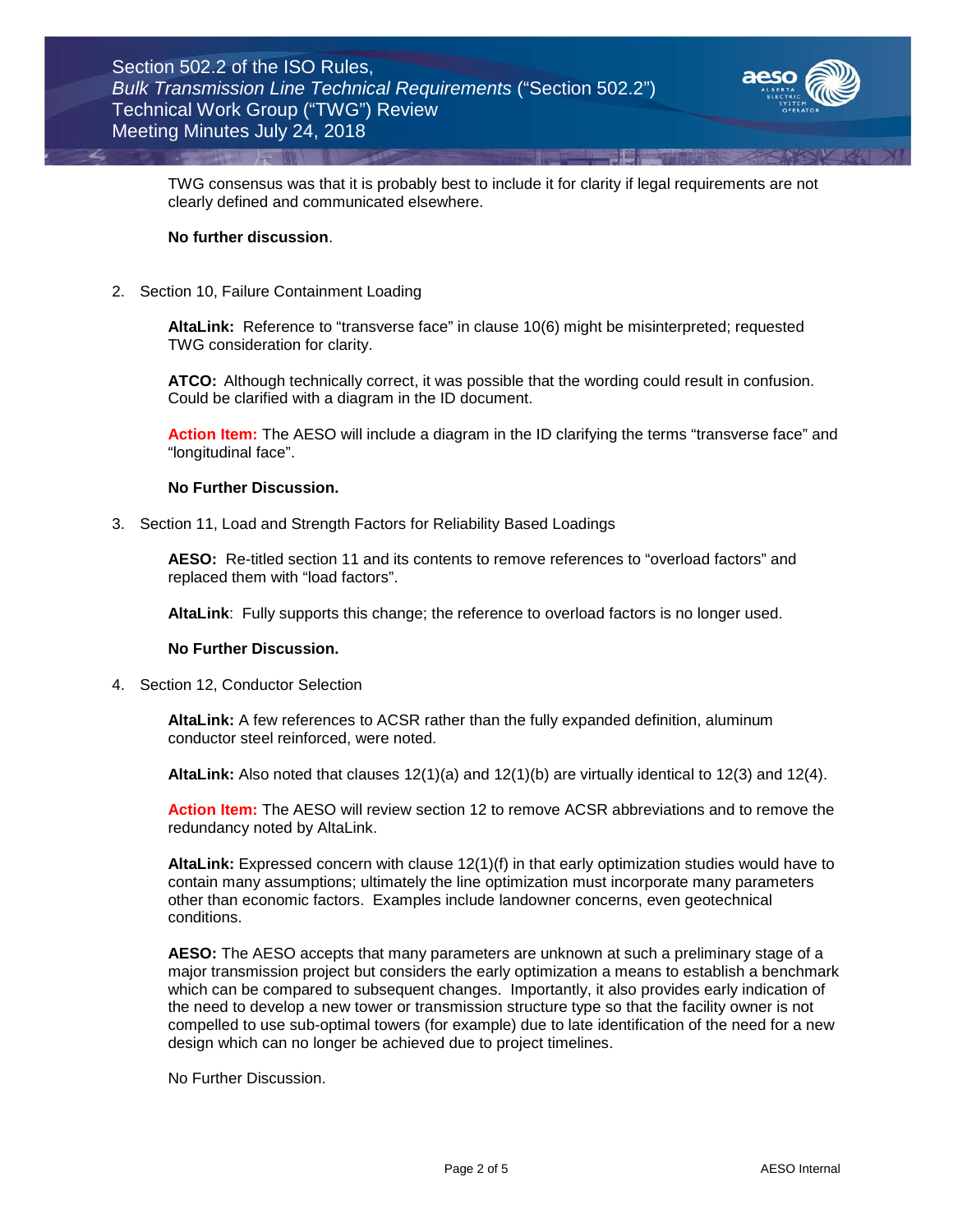

#### 5. Section 13, Sequence of Failure

**AltaLink:** Subsection 13(6) exempts latticed steel towers from the requirement to design foundations to be stronger than the tower rather than actual line usage. Why so specific, should this exemption also include tubular steel poles?

**AESO:** Tubular steel poles are not usually pre-designed in families because their design has been automated to the extent that design cost for custom structures is very small relative to their material cost. As a result, angle and dead-end structures are usually custom designed for their specific usage so there should be no need for such an exemption in this case.

**AltaLink:** Although this is not common, there have been times where families have been predesigned for special cases.

**AESO:** In such an unusual case, there is provision under 3(2) of the Rules for the facility owner to request an exemption and this should be easy to justify in this case.

**TWG General Consensus:** Can be dealt with by exception under 3(2).

6. Section 14, Overhead Shieldwires

**AESO:** Reviewed changes allowing removal of shield wires in certain cases. TWG was asked if any concerns.

No concerns were presented by the TWG.

No Further Discussion.

7. Section 15, Aeolian Vibration Control

**Independent Consultant**: Notes that tension limits are specified for conductors, but nothing is specified for shield wires. Should this be added?

**AESO Consultant**: Alberta experience has been satisfactory using the same limits as for conductor. Galvanized steel has greater tolerance to vibration (less subject to fatigue) than aluminum conductor.

AltaLink: The CSA C22.3 No 1 contains reduced tensions for galvanized steel shield wire under every-day loading. Not sure how this would affect specified limits.

**Action Item:** The Independent Consultant and AESO Consultant will investigate CSA requirements and will propose tension limits for shield wire for addition in Section 15.

**AltaLink:** Subclause 15(6) refers to standard ACSR but does not specifically refer to ACSR/TW. Should it have the same limits. AltaLink is aware of a recent publication on the behavior of trapezoidal stranding under aeolian vibration.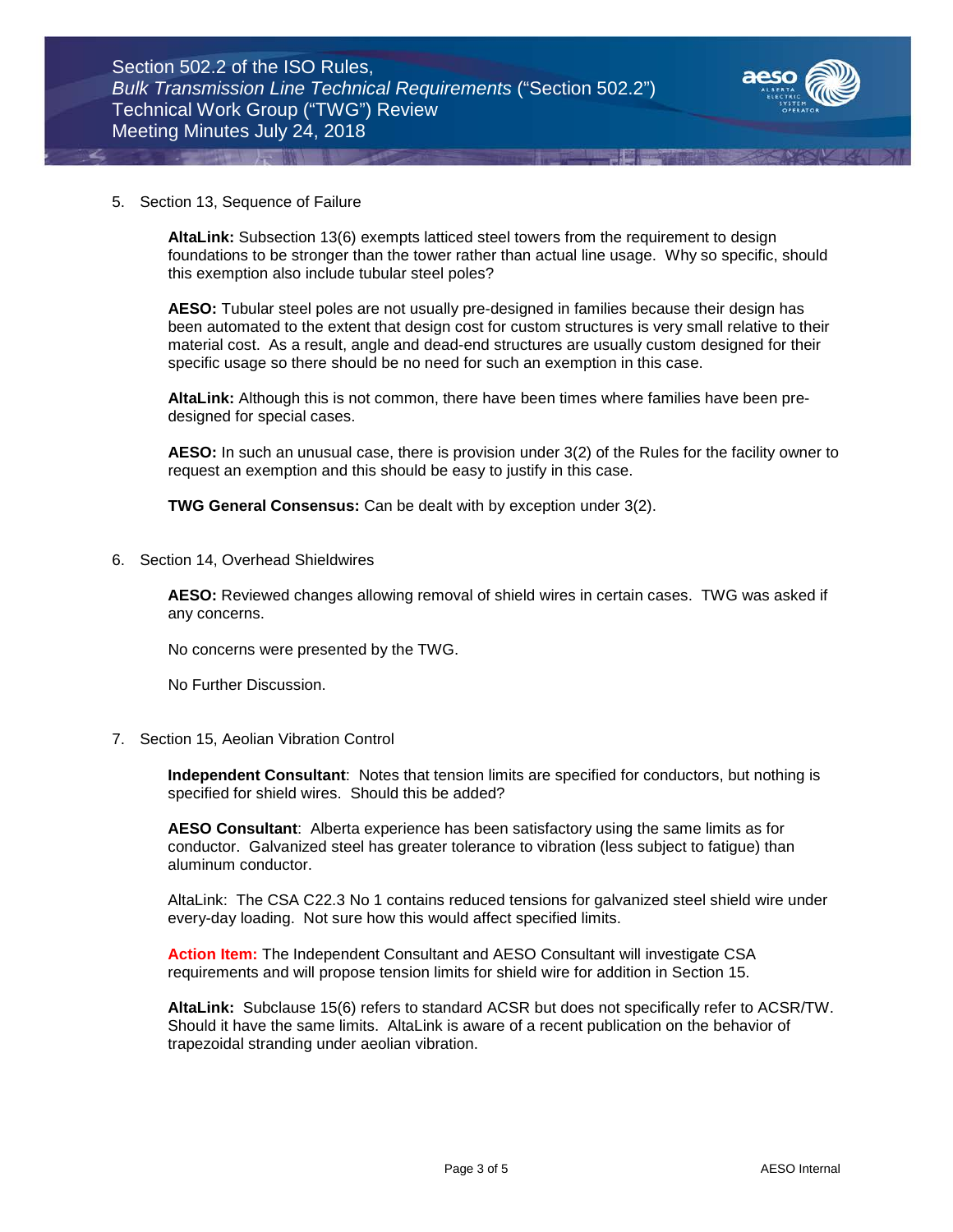

**Action Item:** AltaLink and the AESO Consultant will investigate the recent research publication and propose tension limits for ACSR/TW as well (or accept regular ACSR tension limits for both) and revise 15(6) accordingly.

No Further Discussion.

8. Section 17, Basic Design Clearances

**ATCO:** Subsections 17(2)(a) and (b) refer to ACSS but do not refer to ACSS/TW. Shouldn't this also be exempted from the  $100^{\circ}$ C provision?

**Action Item:** AESO agrees; will update 17(2) accordingly.

**ATCO:** Subsection 17(8) appears to have redundant language.

**Action Item:** AESO will investigate and update 17(8) as required to remove redundancy.

No Further Discussion.

9. Section 19, Clearances to Edge of Right of Way

**AESO:** Section 19 has been largely re-written from the original Rules. While no comments have been received, the AESO wanted to review with the TWG to ensure consensus.

**TWG:** General consensus that this revised section is good, no further revision required.

No Further Discussion.

10. Section 22, Conductor Static Thermal Ratings Methodology

EPCOR: Questions the use of 100°C temperature limit for static rating when most manufacturers will say that annealing of the aluminum can occur anywhere above  $75^{\circ}$ C and this could result in loss of conductor strength.

AltaLink: The 100°C temperature limit is a common standard used for line rating. Lines are not operated at their maximum capacity for long periods. It would take a very long time at temperatures under 100°C to result in any significant loss of strength.

**Independent Consultant**: Hydro One, for example, permits operation of their lines for short periods up to 150 $\mathrm{^{\circ}C}$  for a limited number of hours over their lifetime. Annealing is a cumulative phenomenon.

**TWG:** No further concerns or objections expressed, no revision required.

No Further Discussion

11. Section 23, Conductor Emergency Thermal Ratings Methodology

**AESO:** Subsection 23(1) has been updated to replace the 30-minute time period with a 10-minute time period. While no comments have been received, the AESO wanted to review with the TWG to ensure consensus.